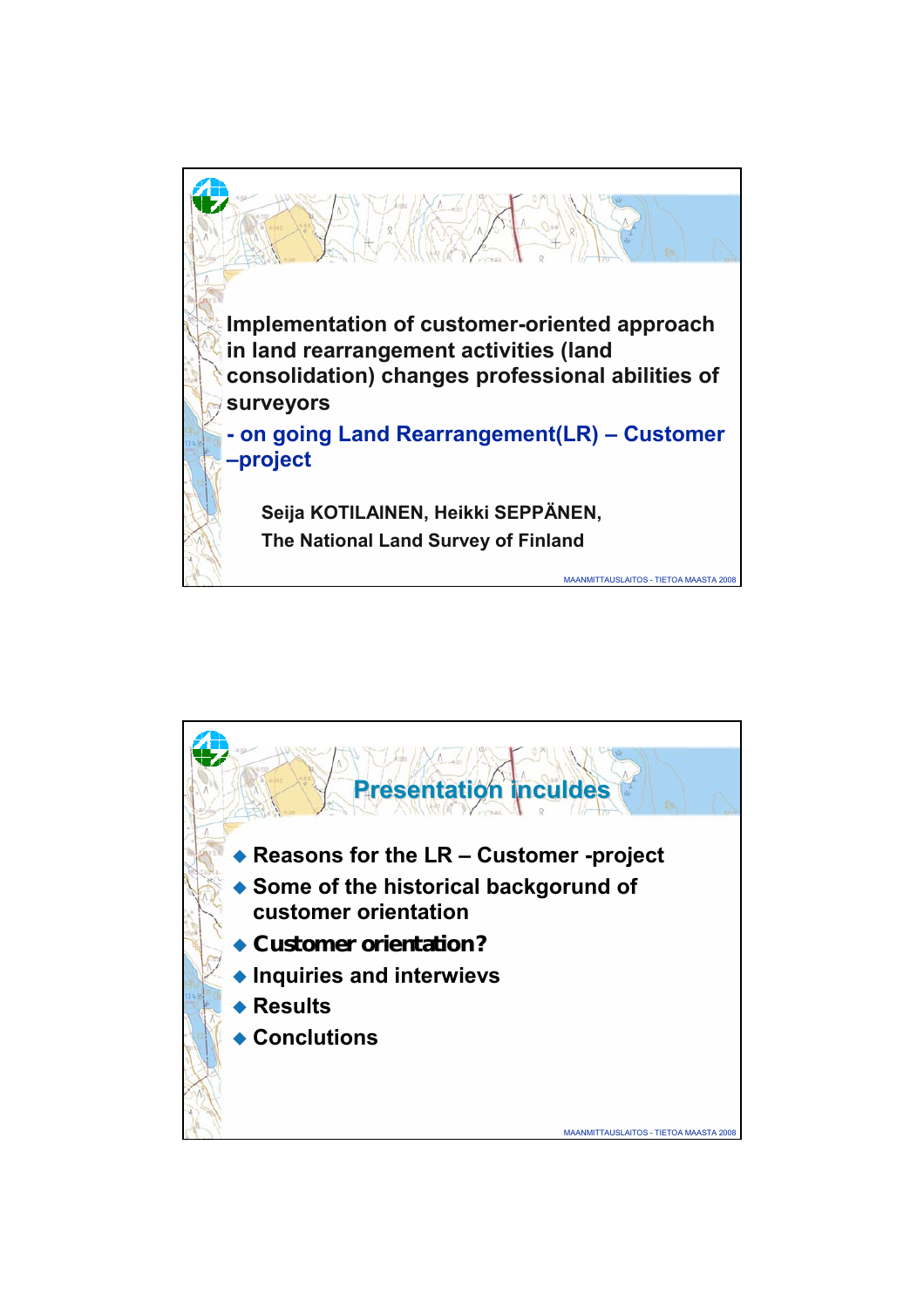

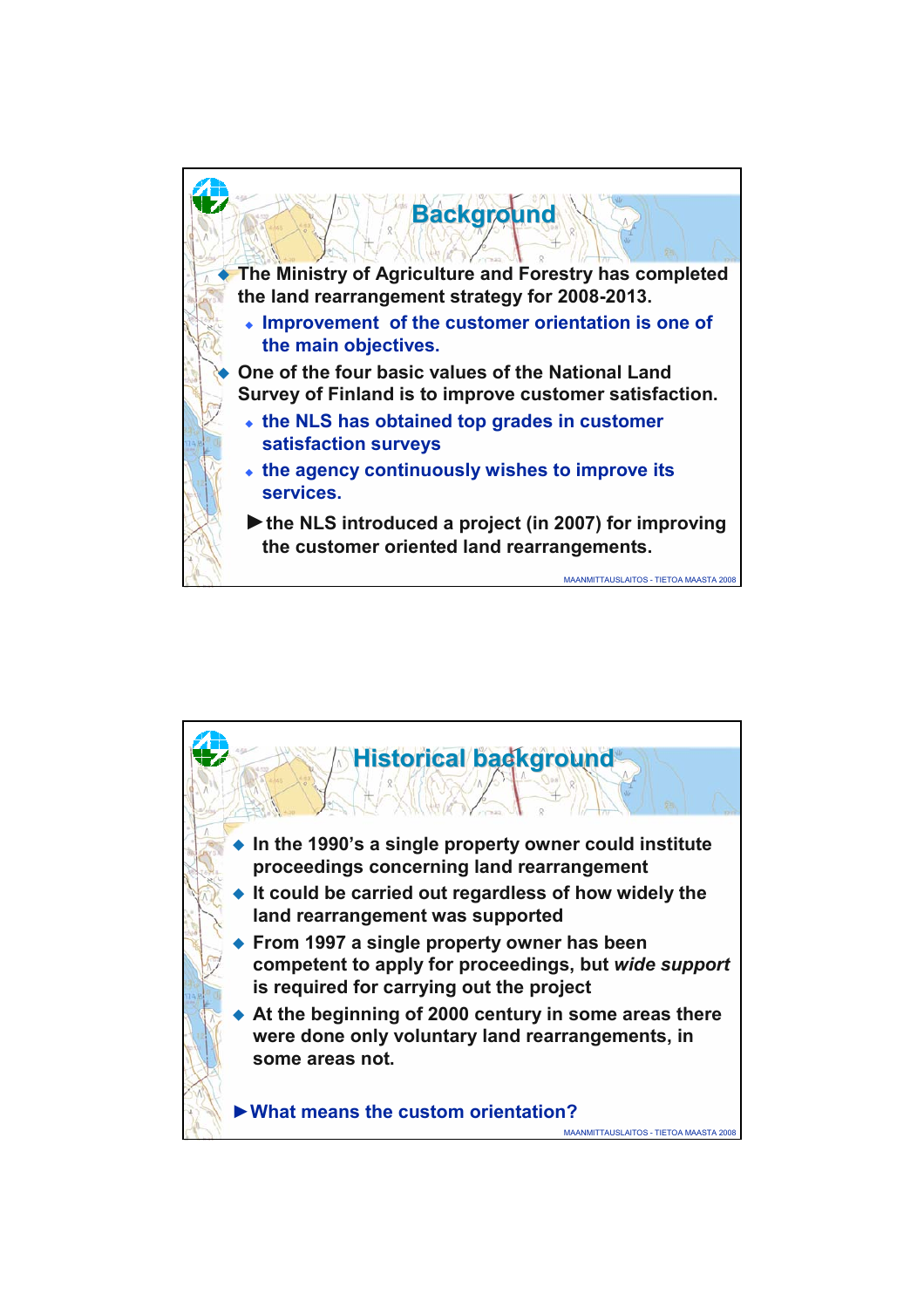

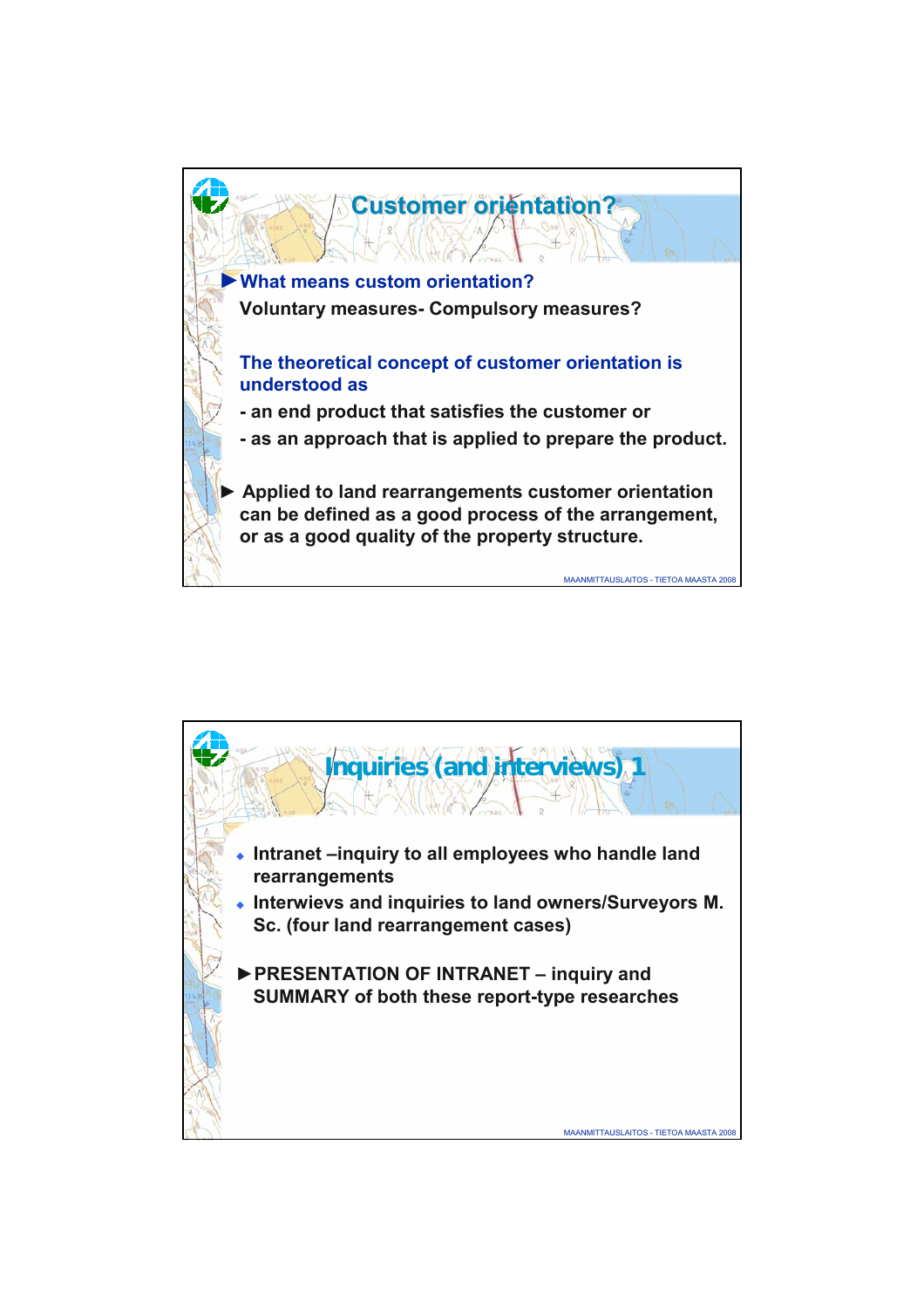

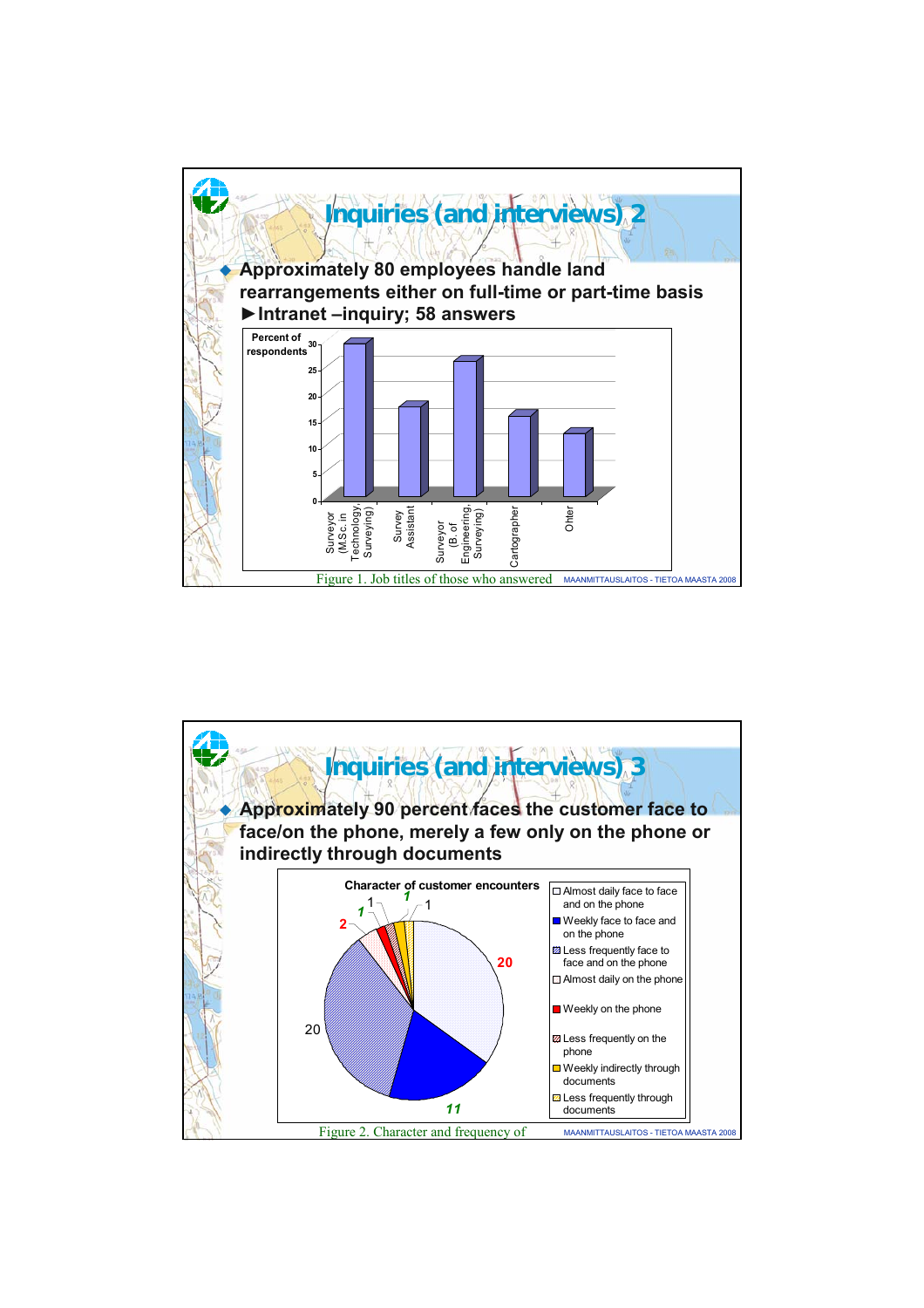

|  | <b>Results</b>                                                         |                                                        |   |                                                                   |
|--|------------------------------------------------------------------------|--------------------------------------------------------|---|-------------------------------------------------------------------|
|  | <b>COMPONENT</b>                                                       | <b>IMPROTANCE</b><br>IN CUSTOMER ORIENTATION EMPLOYEES |   | <b>GENERAL IMPOTANCE GENERAL IMPROTANCE</b><br><b>LAND OWNERS</b> |
|  | <b>End result of land</b><br>rearrangement                             | 6                                                      |   | 2                                                                 |
|  | <b>Treatment and listening</b>                                         |                                                        | 2 |                                                                   |
|  | Attitude/Implementation of<br>those performing<br><b>rearrangement</b> | 2                                                      | 3 | 3                                                                 |
|  | <b>Communication and</b><br><i>information</i>                         | 3                                                      | 4 |                                                                   |
|  | Social elements (in the<br>area)                                       | 4                                                      | 5 | 6                                                                 |
|  | <b>Voluntariness</b>                                                   | 5                                                      | 6 | 5<br>MAANMITTAUSLAITOS - TIETOA MAASTA 2008                       |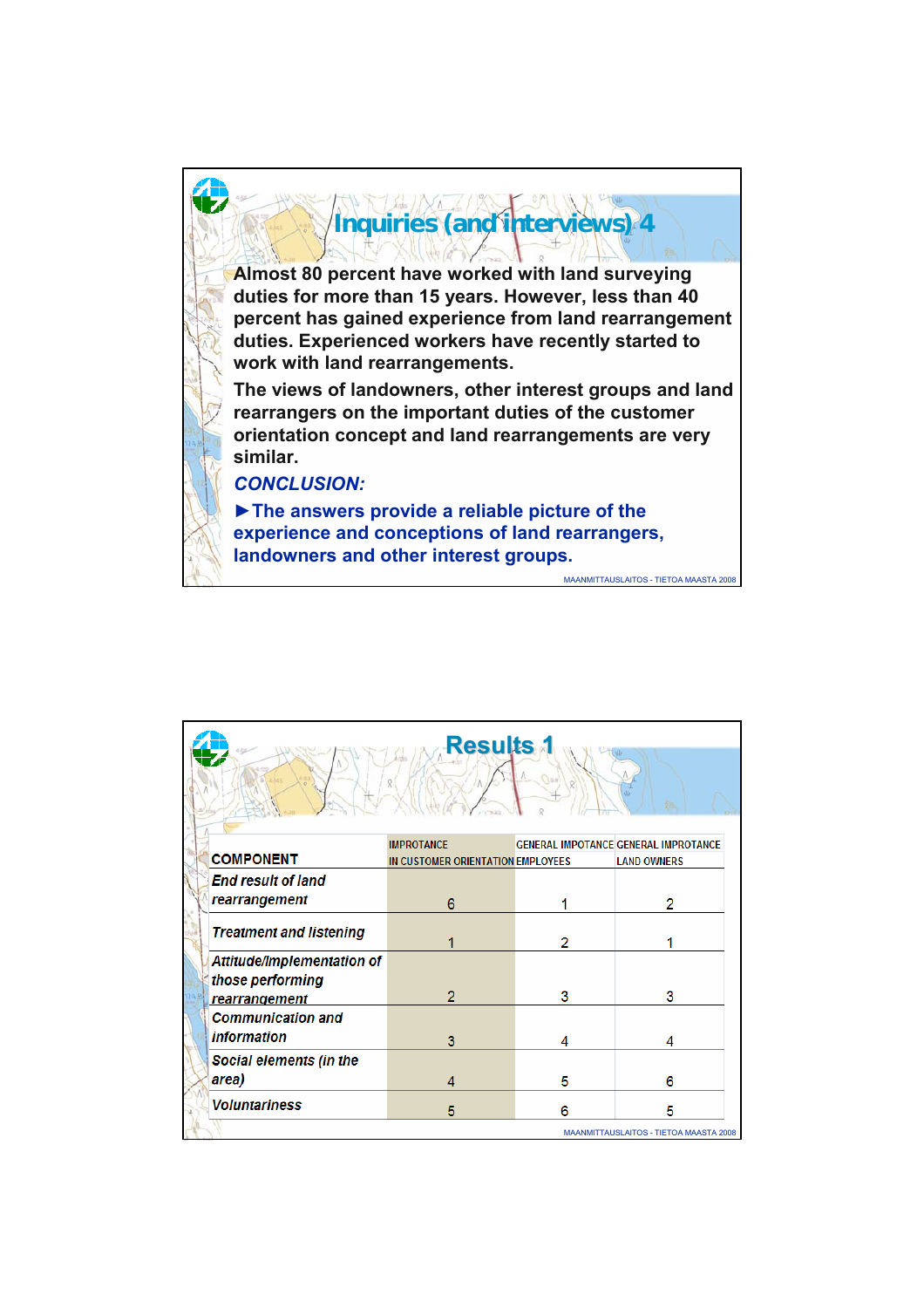

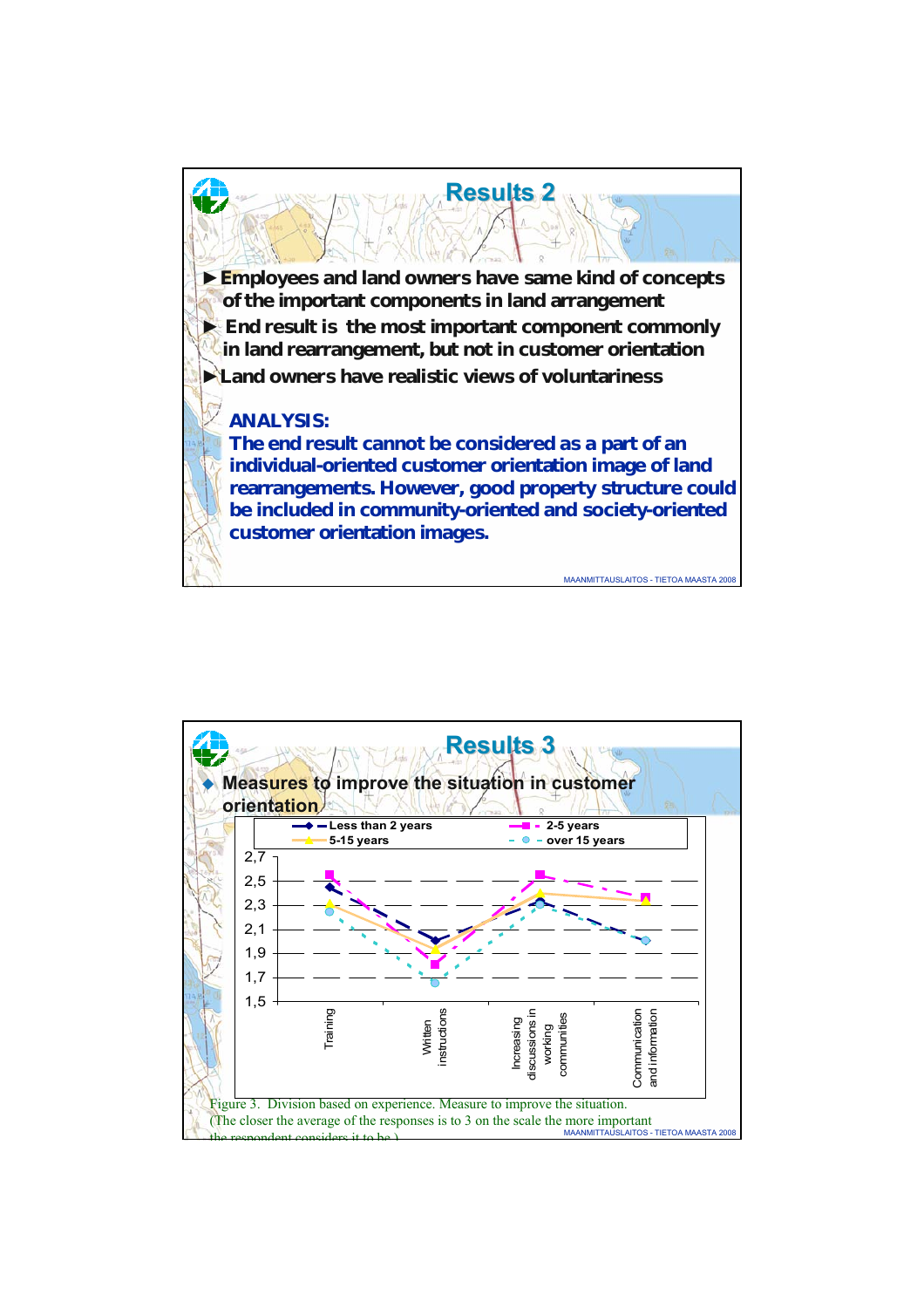